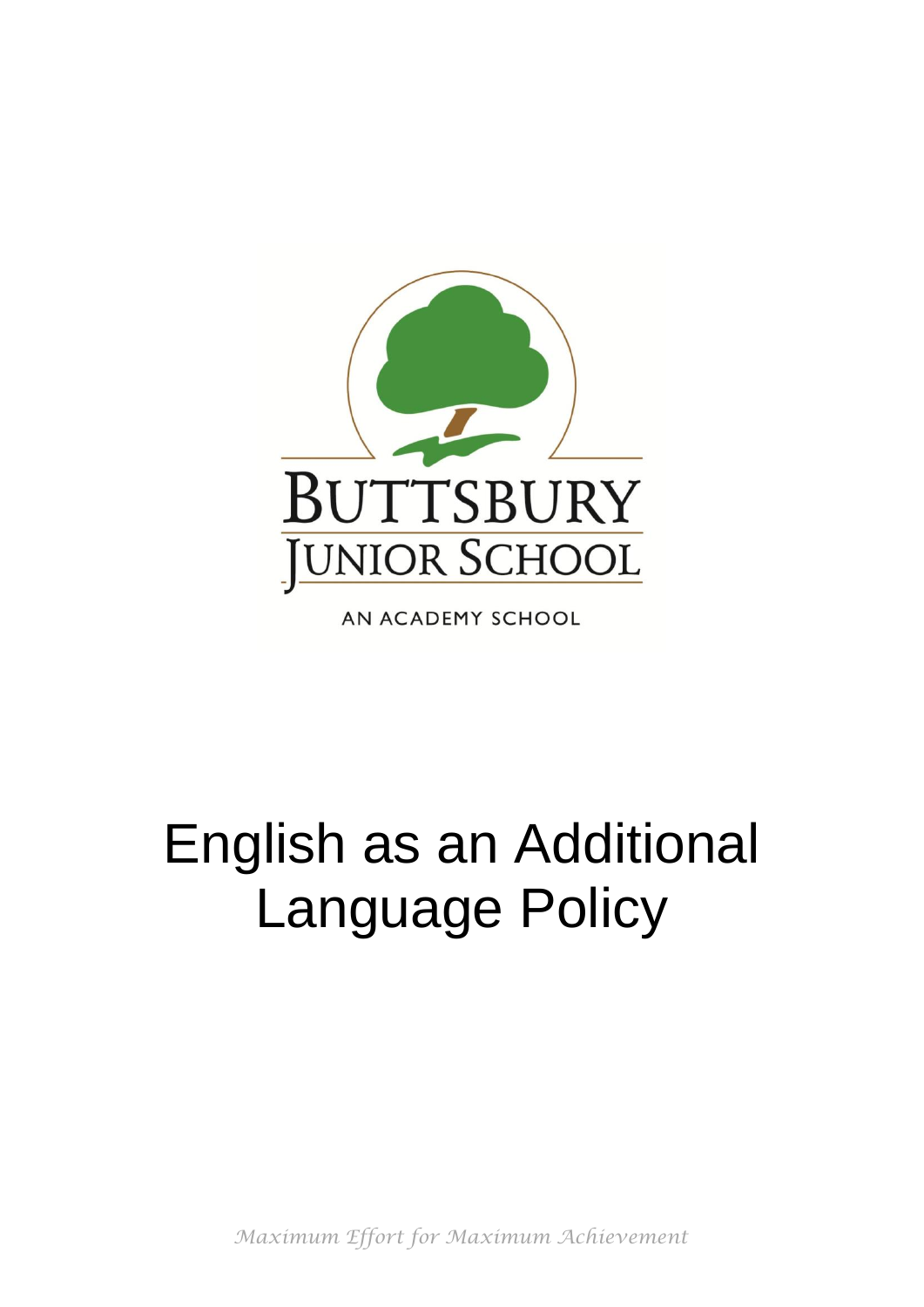

This policy is a statement of the aims, principles and strategies for raising minority ethnic achievement at Buttsbury Junior School.

- Aims of the school
- Context of the School
- Admissions and New Arrivals
- Teaching & Learning: Staff Responsibilities
- Strategies and Support
- Children with Special Educational Needs and Academically More Able Pupils
- Assessment
- Parents/Carers and the Wider Community
- Review and Evaluation of the Policy

#### **Aims of our school**

The school values the contribution which minority ethnic pupils make through bringing their culture and language to enrich the school environment. We are committed to making appropriate provision of teaching and resources for pupils for whom English is an additional language. We aim to raise the achievement of all of our pupils and are committed to raising the achievement of pupils who are at risk of underachieving.

## **Context of the School**

16 languages are spoken at our school and these include Urdu, Spanish, Turkish, Arabic, Chinese, Russian, Latvian, French, Portuguese, German, Greek, English and Yoruba. 6% of pupils have a home language in addition to English. 1 pupil is identified as needing EAL support.

## **Admissions and New Arrivals**

We aim to welcome new arrivals and their families to our school. We have a protocol for new arrivals which includes a meeting between parents/carers and the Headteacher to collect relevant information and to introduce them to the school. This may involve a guided tour to familiarise them with our school. When possible we will try to use an interpreter if using the English language is a barrier to communication. EAL pupils will be introduced to a 'buddy' to help settle them in and will usually begin mid week to give them a more staggered introduction. Any support arrangements will be discussed with parents and pupil.

#### **Assessment**

An initial assessment will be made when pupils begin at the school and this will be reviewed regularly by all staff.

Information gathered will be about -

The pupils' linguistic background and competence in other languages

- The pupils' previous educational and schooling experience
- The pupils' family and biographical background

The pupils' level of English is identified with reference to the Stages of English as an Additional Language and with reference to the National Curriculum.

Staff have regular liaison to discuss pupil progress, needs and targets. The school aims to set appropriate and challenging targets for all pupils which are reviewed at least every term. The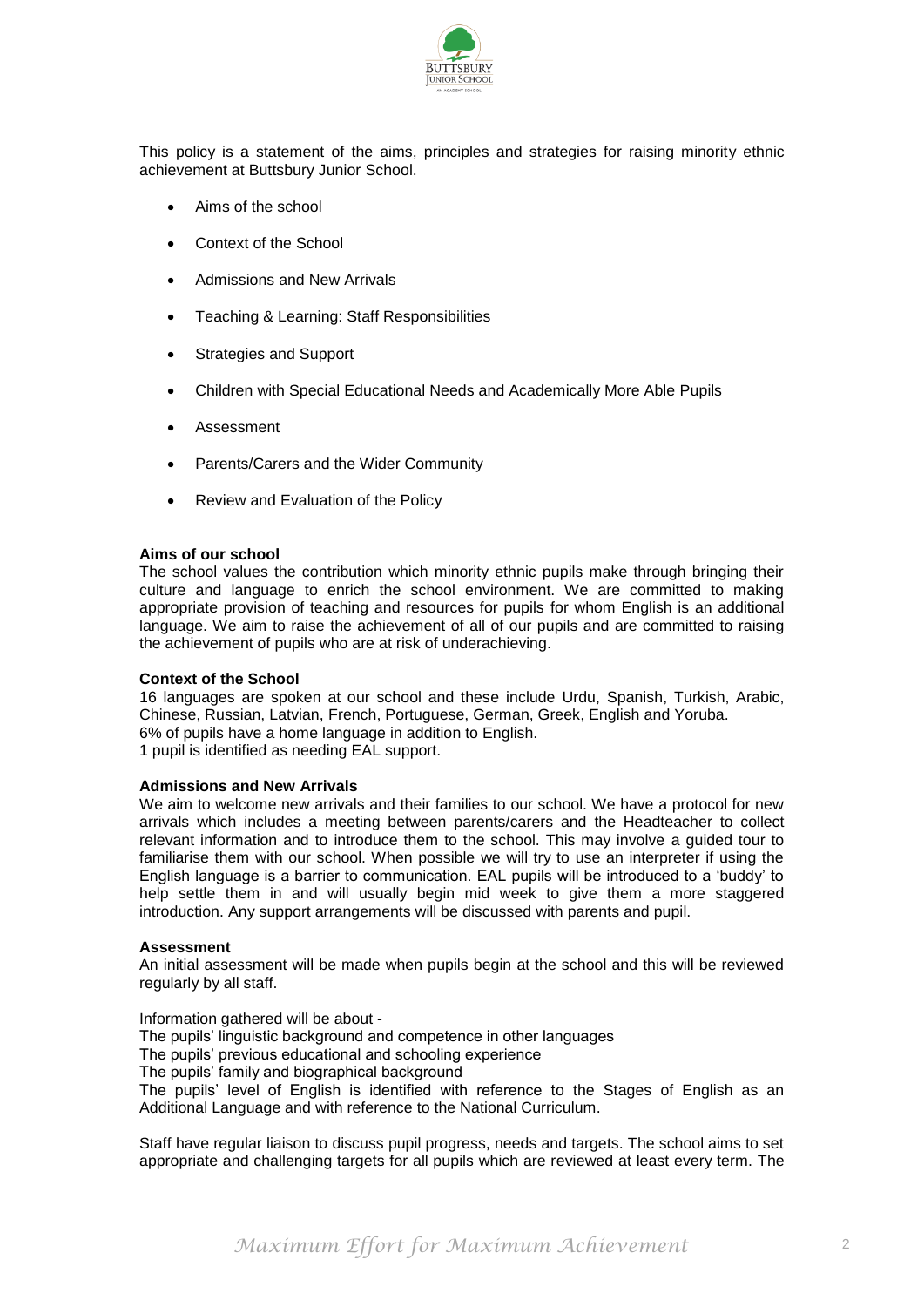

school will ensure that all EAL pupils have access to statutory assessments, making full use of special arrangements including first language assessment/support where appropriate.

## **Children with Special Educational Needs and Academically More Able Pupils**

The school recognises that most EAL pupils needing additional support do not have SEND. However, should SEND be identified during any assessments EAL pupils will have equal access to school SEN provision.

Similarly, the school recognises that there may be EAL pupils who are academically more able even though they may not be fully fluent in English. They will also have equal access to school provision.

#### **Teaching and Learning: Staff responsibilities** *Whole Staff*

The entire staff will be made aware of the cultural and educational needs of children and every effort will be made to ensure the school is welcoming:

- By including reflection on other cultures as a normal part of the curriculum
- By promoting language awareness throughout the school
- By having dual language notices and books where appropriate and displaying pictures reflecting different cultures
- By being sensitive to cultural needs

## *Class or Subject Teachers*

Classroom activities should have clear learning objectives and appropriate support and resources are deployed to ensure that EAL pupils are able to participate in lessons. All teachers have a responsibility to ensure that they have the assessment information they need to help develop a pupils language and to monitor their learning.

Staff review groupings and setting arrangements to ensure that EAL learners have access to strong English language role models.

*The EAL Coordinator* is the Inclusion Manager and she is responsible for collecting information about any EAL learner and making sure it is available to all members of staff to inform their planning and teaching. They may also be responsible for support arrangements for pupils who are at the earliest stages of English language acquisition.

## **Strategies and Support**

Staff use support strategies to ensure curriculum access

Collaborative group work

Enhanced opportunities for speaking and listening

Effective role models of speaking, reading and writing

Additional visual support eg posters. Non verbal cues, pictures, use of gesture etc

Bilingual resources e.g. dictionaries, on line support, bilingual staff/pupils, texts, key word lists Writing frames

Pupils receive regular feedback from staff

Discussion is provided before and during reading and writing activities

Further support for pupils' language development is provided outside the formal curriculum eg in assemblies, school clubs, homework clubs etc.

Additional support may be allocated to individual EAL pupils depending on need.

## **Parents/Carers and the wider community**

We take account of parents/carers linguistic, cultural and religious backgrounds when planning the curriculum and developing home-school links.

We aim to work closely with members of the wider community to support our EAL pupils.